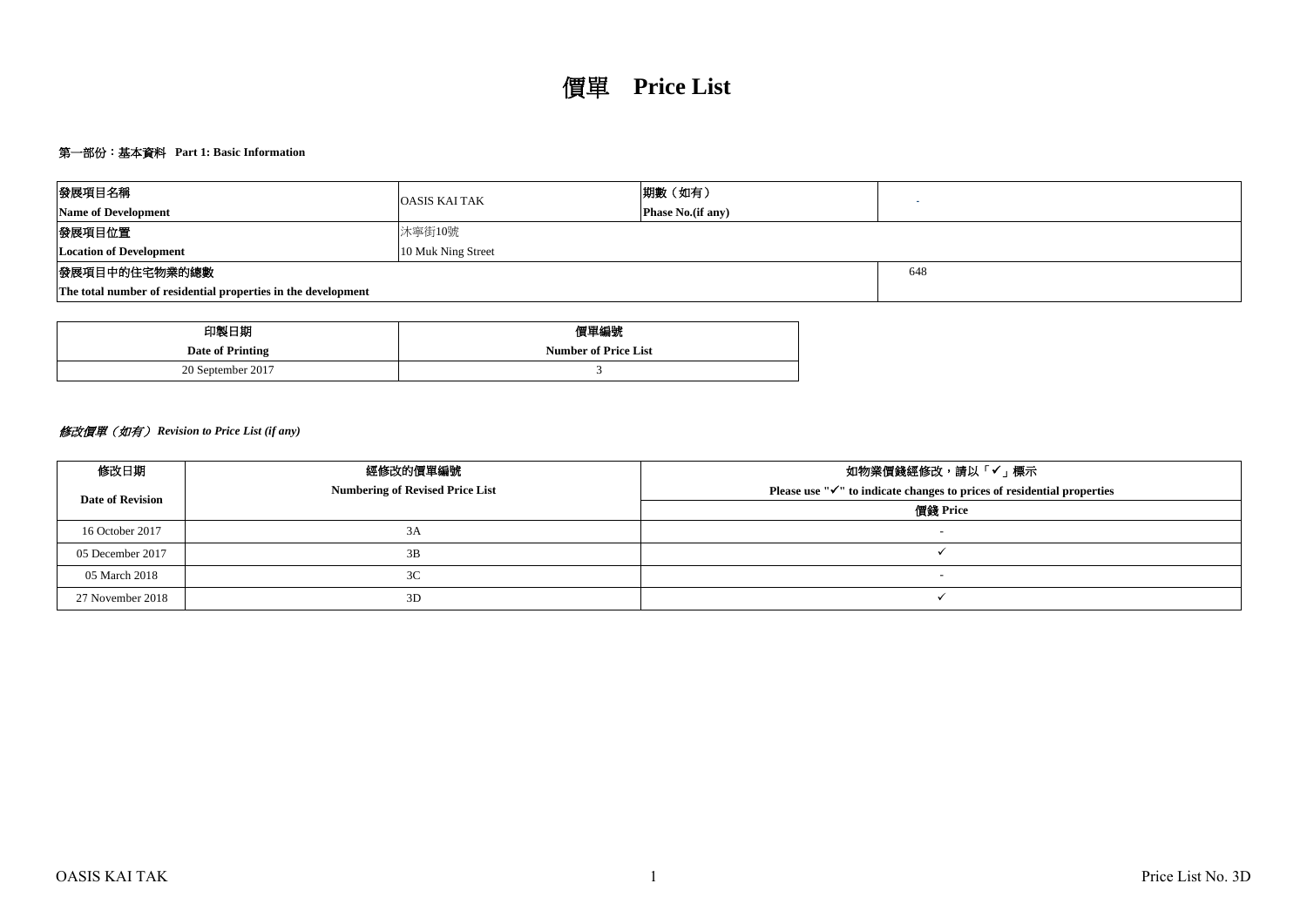**第二部份: 面積及售價資料**<br>Part 2: Information on Area and Price

| 物業的描述<br><b>Description of Residential</b> | <b>Property</b> |              | 實用面積<br>(包括露台,工作平台及陽台 (如有))<br>平方米(平方呎)                                    | 售價 (元)     | 實用面積<br>每平方米/呎售價<br>- 元, 每平方米<br>(元, 每平方呎) |                                |                          |          |                          | 平方米 (平方呎)<br>sq. metre (sq.ft.) | 其他指明項目的面積 (不計算入實用面積)<br>Area of other specified items (Not included in the Saleable Area) |                          |                          |                          |                          |
|--------------------------------------------|-----------------|--------------|----------------------------------------------------------------------------|------------|--------------------------------------------|--------------------------------|--------------------------|----------|--------------------------|---------------------------------|-------------------------------------------------------------------------------------------|--------------------------|--------------------------|--------------------------|--------------------------|
|                                            |                 |              | Saleable Area<br>(including balcony, utility platform and                  | Price (\$) | <b>Unit Rate of Saleable</b><br>Area       | 空調機房                           | 窗台                       | 閣樓       | 平台                       | 花園                              | 停車位                                                                                       | 天台                       | 梯屋                       | 前庭                       | 庭院                       |
| 大廈名稱<br><b>Block Name</b>                  | 樓層<br>Floor     | 單位<br>Unit   | verandah, if any)<br>sq. metre (sq.ft.)                                    |            | \$ per sq. metre<br>\$per sq.ft.)          | Air-conditioning<br>plant room | Bay<br>window            | Cockloft | <b>Flat roof</b>         | Garden                          | Parking<br>space                                                                          | Roof                     | <b>Stairhood</b>         | <b>Terrace</b>           | Yard                     |
|                                            |                 |              |                                                                            |            | 319,740                                    |                                |                          |          |                          |                                 |                                                                                           |                          |                          |                          |                          |
|                                            |                 |              |                                                                            |            |                                            |                                |                          |          |                          |                                 |                                                                                           |                          |                          |                          |                          |
|                                            | 33              | A            | 50.563 (544)<br>露台 Balcony: 2.000 (22)                                     | 16,167,000 | (29,719)                                   | $\overline{\phantom{a}}$       | $\overline{\phantom{a}}$ | $\sim$   | $\overline{\phantom{a}}$ | $\sim$                          | $\overline{\phantom{a}}$                                                                  | $\overline{\phantom{a}}$ | $\sim$                   | $\overline{\phantom{a}}$ | $\overline{\phantom{a}}$ |
|                                            |                 |              | 工作平台 Utility Platform : 0.000 (0)                                          | 16.976.000 | 335,740                                    |                                |                          |          |                          |                                 |                                                                                           |                          |                          |                          |                          |
|                                            |                 |              |                                                                            |            | (31,206)                                   |                                |                          |          |                          |                                 |                                                                                           |                          |                          |                          |                          |
|                                            | 32              | $\mathbf{A}$ | 50.563 (544)<br>露台 Balcony: 2.000 (22)<br>工作平台 Utility Platform: 0.000 (0) | 16,103,000 | 318,474<br>(29,601)                        | $\sim$                         | $\overline{\phantom{a}}$ | $\sim$   | $\overline{\phantom{a}}$ | $\overline{\phantom{a}}$        | $\overline{\phantom{a}}$                                                                  | $\overline{\phantom{a}}$ | $\sim$                   | $\overline{\phantom{a}}$ | $\overline{\phantom{a}}$ |
|                                            |                 |              | 50.563 (544)                                                               |            | 317,208                                    |                                |                          |          |                          |                                 |                                                                                           |                          |                          |                          |                          |
|                                            | 31              | $\mathbf{A}$ | 露台 Balcony: 2.000 (22)<br>工作平台 Utility Platform: 0.000 (0)                 | 16,039,000 | (29, 483)                                  | $\sim$ $\sim$                  | $\sim$                   | $\sim$   | $\sim$                   | $\sim$                          | $\overline{\phantom{a}}$                                                                  | $\sim$                   | $\sim$                   | $\sim$                   | $\sim$                   |
|                                            | 30              | A            | 50.563 (544)<br>露台 Balcony: 2.000 (22)                                     | 15,975,000 | 315,942                                    | $\sim$                         | $\overline{\phantom{a}}$ | $\sim$   | $\overline{a}$           | $\overline{a}$                  | $\overline{\phantom{a}}$                                                                  | $\overline{\phantom{a}}$ | $\sim$                   | $\sim$                   | $\overline{\phantom{a}}$ |
|                                            |                 |              | 工作平台 Utility Platform: 0.000 (0)                                           |            | (29, 366)                                  |                                |                          |          |                          |                                 |                                                                                           |                          |                          |                          |                          |
|                                            | 29              | $\mathbf{A}$ | 50.563 (544)<br>露台 Balcony: 2.000 (22)                                     | 15,911,000 | 314,677                                    | $\overline{a}$                 | $\overline{\phantom{a}}$ | $\sim$   | μ.                       | $\overline{a}$                  | $\sim$                                                                                    | $\overline{\phantom{a}}$ | $\sim$                   | $\sim$                   | $\overline{\phantom{a}}$ |
|                                            |                 |              | 工作平台 Utility Platform: 0.000 (0)                                           |            | (29, 248)                                  |                                |                          |          |                          |                                 |                                                                                           |                          |                          |                          |                          |
|                                            | 28              | $\mathbf{A}$ | 50.563 (544)<br>露台 Balcony: 2.000 (22)                                     | 15,848,000 | 313,431                                    | $\sim$                         | $\overline{a}$           | $\sim$   | $\sim$                   | $\sim$                          | $\sim$                                                                                    | $\overline{\phantom{a}}$ | $\sim$                   | $\overline{a}$           | $\sim$                   |
|                                            |                 |              | 工作平台 Utility Platform: 0.000 (0)                                           |            | (29, 132)                                  |                                |                          |          |                          |                                 |                                                                                           |                          |                          |                          |                          |
| Tower 3                                    | 27              | $\mathbf{A}$ | 50.563 (544)<br>露台 Balcony: 2.000 (22)                                     | 15,722,000 | 310,939                                    | $\sim$                         | $\sim$                   | $\sim$   | $\sim$                   | $\sim$                          | $\sim$                                                                                    | $\sim$                   | $\sim$                   | $\overline{a}$           | $\sim$                   |
| 第3座                                        |                 |              | 工作平台 Utility Platform : 0.000 (0)                                          |            | (28,901)                                   |                                |                          |          |                          |                                 |                                                                                           |                          |                          |                          |                          |
|                                            | 26              | A            | 50.563 (544)<br>露台 Balcony: 2.000 (22)                                     | 15,659,000 | 309,693                                    | $\overline{a}$                 | $\overline{\phantom{a}}$ | $\sim$   | $\overline{\phantom{a}}$ | $\overline{\phantom{a}}$        | $\overline{\phantom{a}}$                                                                  | $\sim$                   | ÷.                       | $\overline{\phantom{a}}$ | $\sim$                   |
|                                            |                 |              | 工作平台 Utility Platform : $0.000(0)$                                         |            | (28, 785)                                  |                                |                          |          |                          |                                 |                                                                                           |                          |                          |                          |                          |
|                                            | 25              | A            | 50.563 (544)<br>露台 Balcony: 2.000 (22)                                     | 15,597,000 | 308,467                                    | $\overline{a}$                 | $\overline{\phantom{a}}$ | $\sim$   | μ.                       | μ.                              | $\sim$                                                                                    | $\overline{\phantom{a}}$ | ÷.                       | $\overline{\phantom{a}}$ | $\sim$                   |
|                                            |                 |              | 工作平台 Utility Platform : $0.000(0)$                                         |            | (28,671)                                   |                                |                          |          |                          |                                 |                                                                                           |                          |                          |                          |                          |
|                                            | 23              | A            | 50.563 (544)<br>露台 Balcony: 2.000 (22)                                     | 15,535,000 | 307,240                                    | $\sim$                         | $\sim$                   | $\sim$   | $\sim$                   | $\sim$                          | $\sim$                                                                                    | $\overline{\phantom{a}}$ | $\sim$                   | $\overline{a}$           | $\sim$                   |
|                                            |                 |              | 工作平台 Utility Platform : 0.000 (0)                                          |            | (28, 557)                                  |                                |                          |          |                          |                                 |                                                                                           |                          |                          |                          |                          |
|                                            | 22              | A            | 50.563 (544)<br>露台 Balcony: 2.000 (22)                                     | 15,473,000 | 306,014                                    | $\sim$                         | $\sim$                   | $\sim$   | μ.                       | $\sim$                          | $\sim$                                                                                    | $\sim$                   | $\sim$                   | $\sim$                   | $\overline{\phantom{a}}$ |
|                                            |                 |              | 工作平台 Utility Platform: 0.000 (0)                                           |            | (28, 443)                                  |                                |                          |          |                          |                                 |                                                                                           |                          |                          |                          |                          |
|                                            | 35              | $\, {\bf B}$ | 25.539 (275)<br>露台 Balcony: 2.000 (22)                                     | 7,800,000  | 305,415                                    | ÷.                             | $\sim$                   | $\sim$   | μ.                       | μ.                              | $\sim$                                                                                    | $\overline{\phantom{a}}$ | ÷.                       | $\sim$                   | $\sim$                   |
|                                            |                 |              | 工作平台 Utility Platform : $0.000(0)$                                         |            | (28, 364)                                  |                                |                          |          |                          |                                 |                                                                                           |                          |                          |                          |                          |
|                                            | 33              | $\, {\bf B}$ | 50.991 (549)<br>露台 Balcony: 2.000 (22)                                     | 16,457,000 | 322,743                                    | $-$                            | $\overline{\phantom{a}}$ | $\sim$   | $\overline{a}$           | $\overline{\phantom{a}}$        | $\overline{\phantom{a}}$                                                                  | $\overline{\phantom{a}}$ | $\overline{\phantom{a}}$ | $\sim$                   | $\overline{\phantom{a}}$ |
|                                            |                 |              | 工作平台 Utility Platform: 0.000 (0)                                           |            | (29,976)                                   |                                |                          |          |                          |                                 |                                                                                           |                          |                          |                          |                          |
|                                            | 32              | $\, {\bf B}$ | 50.991 (549)<br>露台 Balcony: $2.000(22)$                                    | 16,391,000 | 321,449                                    | $\sim$                         | $\sim$                   | $\sim$   | $\sim$                   | $\sim$                          | $\sim$                                                                                    | $\overline{\phantom{a}}$ | $\sim$                   | $\sim$                   | $\sim$                   |
|                                            |                 |              | 工作平台 Utility Platform: 0.000 (0)                                           |            | (29, 856)                                  |                                |                          |          |                          |                                 |                                                                                           |                          |                          |                          |                          |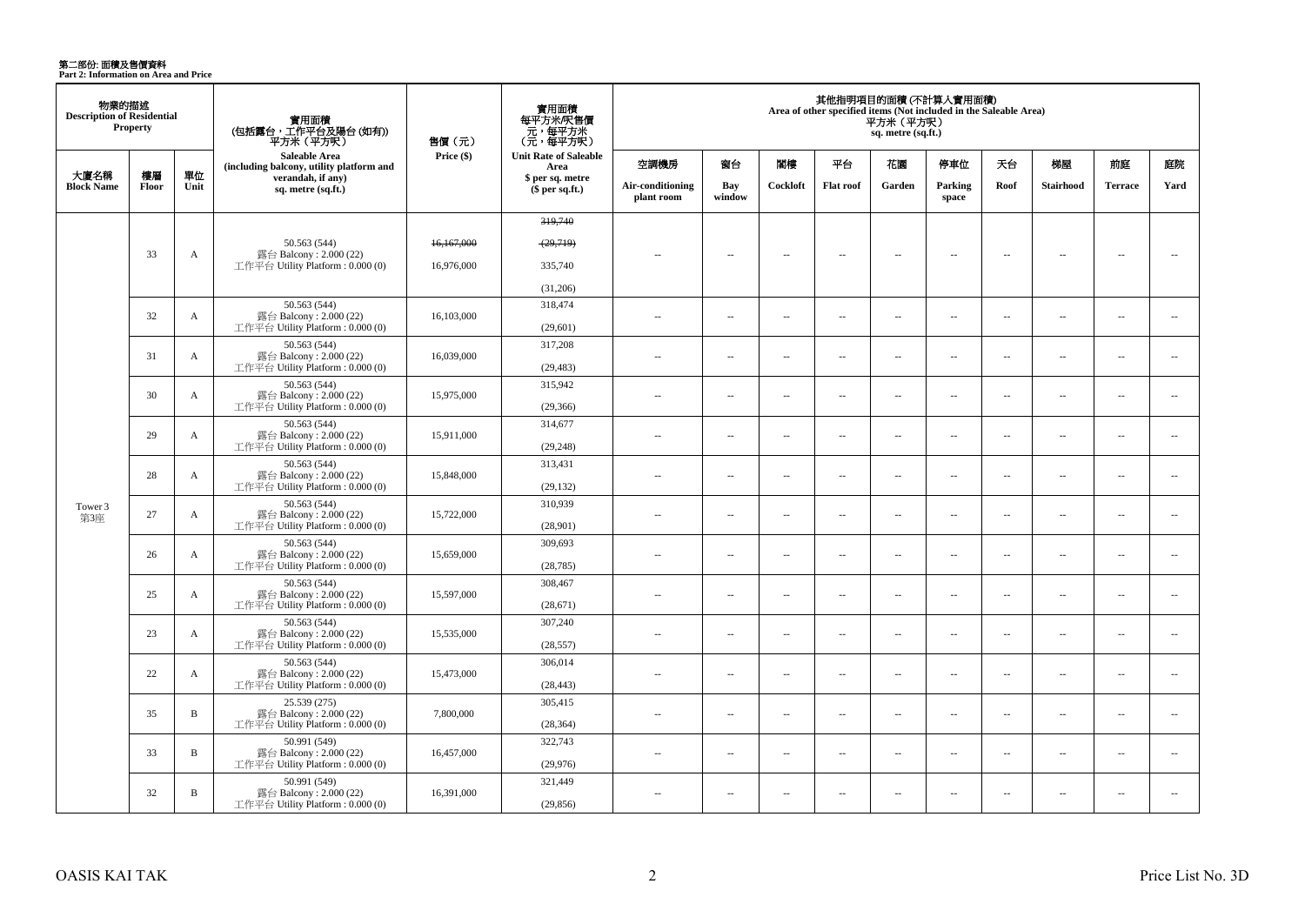| 物業的描述<br><b>Description of Residential</b> | Property |              | 實用面積<br>(包括露台,工作平台及陽台(如有))<br>平方米(平方呎)                                      | 售價(元)      | 實用面積<br>每平方米/呎售價<br>- 元, 每平方米<br>(元, 每平方呎) |                                |                          |                          | Area of other specified items (Not included in the Saleable Area) | 平方米 (平方呎)<br>sq. metre (sq.ft.) | 其他指明項目的面積 (不計算入實用面積)     |                          |                          |                          |                             |
|--------------------------------------------|----------|--------------|-----------------------------------------------------------------------------|------------|--------------------------------------------|--------------------------------|--------------------------|--------------------------|-------------------------------------------------------------------|---------------------------------|--------------------------|--------------------------|--------------------------|--------------------------|-----------------------------|
| 大廈名稱                                       | 樓層       | 單位           | Saleable Area<br>(including balcony, utility platform and                   | Price (\$) | <b>Unit Rate of Saleable</b><br>Area       | 空調機房                           | 窗台                       | 閨樓                       | 平台                                                                | 花園                              | 停車位                      | 天台                       | 梯屋                       | 前庭                       | 庭院                          |
| <b>Block Name</b>                          | Floor    | Unit         | verandah, if any)<br>sq. metre (sq.ft.)                                     |            | \$ per sq. metre<br>\$per sq.ft.)          | Air-conditioning<br>plant room | Bay<br>window            | Cockloft                 | <b>Flat roof</b>                                                  | Garden                          | Parking<br>space         | Roof                     | Stairhood                | <b>Terrace</b>           | Yard                        |
|                                            | 31       | $\, {\bf B}$ | 50.991 (549)<br>露台 Balcony: 2.000 (22)<br>工作平台 Utility Platform: 0.000 (0)  | 16,326,000 | 320,174<br>(29, 738)                       | ÷.                             | $\ldots$                 | $\sim$                   | μ.                                                                | $\overline{a}$                  | $\sim$                   | $\overline{\phantom{a}}$ | Ξ.                       | $\ddot{\phantom{a}}$     | $\overline{\phantom{a}}$    |
|                                            | 30       | $\, {\bf B}$ | 50.991 (549)<br>露台 Balcony: 2.000 (22)<br>工作平台 Utility Platform : 0.000 (0) | 16,261,000 | 318,899<br>(29,619)                        | $\sim$                         | $\sim$                   | $\sim$                   | $\sim$                                                            | $\sim$                          | $\sim$                   | $\sim$                   | $\overline{a}$           | $\sim$                   | $\sim$                      |
|                                            | 29       | $\, {\bf B}$ | 50.991 (549)<br>露台 Balcony: 2.000 (22)<br>工作平台 Utility Platform : 0.000 (0) | 16,196,000 | 317,625<br>(29, 501)                       | $\overline{\phantom{a}}$       | $\overline{\phantom{a}}$ | $\sim$                   | μ.                                                                | $\overline{\phantom{a}}$        | $\overline{\phantom{a}}$ | $\overline{\phantom{a}}$ | Ξ.                       | $\overline{\phantom{a}}$ | $\overline{\phantom{a}}$    |
|                                            | 28       | $\, {\bf B}$ | 50.991 (549)<br>露台 Balcony: 2.000 (22)<br>工作平台 Utility Platform: 0.000 (0)  | 16,132,000 | 316,370<br>(29, 384)                       | $\sim$                         | $\overline{a}$           | $\sim$                   | $\sim$                                                            | $\sim$ $\sim$                   | $\sim$                   | $\sim$                   | $\overline{\phantom{a}}$ | $\sim$                   | $\sim$                      |
|                                            | 26       | $\, {\bf B}$ | 50.991 (549)<br>露台 Balcony: 2.000 (22)<br>工作平台 Utility Platform: 0.000 (0)  | 15,940,000 | 312,604<br>(29, 035)                       |                                | --                       | $\sim$                   | --                                                                | $\overline{\phantom{a}}$        | $\overline{\phantom{a}}$ | $\overline{\phantom{a}}$ | --                       | $\ddotsc$                | $\overline{\phantom{a}}$    |
|                                            | 25       | $\, {\bf B}$ | 50.991 (549)<br>露台 Balcony: 2.000 (22)<br>工作平台 Utility Platform: 0.000 (0)  | 15,876,000 | 311.349<br>(28,918)                        | $\sim$                         | $\sim$                   | $\sim$                   | $\sim$                                                            | $\sim$ $\sim$                   | $\overline{\phantom{a}}$ | $\sim$                   | $\sim$                   | $\overline{\phantom{a}}$ | $\overline{\phantom{a}}$    |
|                                            | 21       | $\mathbf B$  | 50.991 (549)<br>露台 Balcony: 2.000 (22)<br>工作平台 Utility Platform: 0.000 (0)  | 15,687,000 | 307,643<br>(28, 574)                       | ÷.                             | μ.                       | ÷.                       | μ.                                                                | $\sim$                          | $\sim$                   | $\overline{\phantom{a}}$ | Ξ.                       | $\ddot{\phantom{a}}$     | $\sim$                      |
| Tower 3                                    | 20       | $\, {\bf B}$ | 50.991 (549)<br>露台 Balcony: 2.000 (22)<br>工作平台 Utility Platform: 0.000 (0)  | 15,625,000 | 306,427<br>(28, 461)                       | $\overline{\phantom{a}}$       | $\sim$                   | $\sim$                   | $\sim$                                                            | $\sim$ $\sim$                   | $\sim$                   | $\overline{\phantom{a}}$ | $\sim$                   | $\sim$                   | $\mathcal{L}_{\mathcal{A}}$ |
| 第3座                                        | 17       | $\, {\bf B}$ | 50.991 (549)<br>露台 Balcony: 2.000 (22)<br>工作平台 Utility Platform: 0.000 (0)  | 15,378,000 | 301,583<br>(28,011)                        | 44                             | $\overline{\phantom{a}}$ | $\sim$                   | μ.                                                                | $\sim$                          | $\sim$                   | $\overline{\phantom{a}}$ | Ξ.                       | $\ddot{\phantom{a}}$     | $\overline{\phantom{a}}$    |
|                                            | 16       | B            | 50.991 (549)<br>露台 Balcony: 2.000 (22)<br>工作平台 Utility Platform : 0.000 (0) | 15,316,000 | 300,367<br>(27, 898)                       | $\sim$                         | $\overline{a}$           | $\sim$                   | $\sim$                                                            | $\overline{a}$                  | $\sim$                   | $\sim$                   | $\overline{\phantom{a}}$ | $\sim$                   | $\sim$                      |
|                                            | 10       | $\, {\bf B}$ | 50.991 (549)<br>露台 Balcony: 2.000 (22)<br>工作平台 Utility Platform : 0.000 (0) | 15,074,000 | 295,621<br>(27, 457)                       | 44                             | $\overline{\phantom{a}}$ | $\overline{\phantom{a}}$ | --                                                                | $\overline{\phantom{a}}$        | $\overline{\phantom{a}}$ | $\overline{\phantom{a}}$ | $\overline{\phantom{a}}$ | $\overline{\phantom{a}}$ | $\overline{\phantom{a}}$    |
|                                            | 6        | B            | 50.991 (549)<br>露台 Balcony: 2.000 (22)<br>工作平台 Utility Platform : 0.000 (0) | 14,776,000 | 289,777<br>(26,914)                        | $\sim$                         | $\overline{\phantom{a}}$ | $\sim$                   | $\sim$                                                            | $\sim$                          | $\sim$                   | $\overline{\phantom{a}}$ | $\overline{a}$           | $\ddot{\phantom{a}}$     | $\sim$                      |
|                                            | 33       | $\mathbf C$  | 25.524 (275)<br>露台 Balcony: 2.000 (22)<br>工作平台 Utility Platform: 0.000 (0)  | 7,783,000  | 304,929<br>(28, 302)                       | ÷.                             | $\ldots$                 | $\sim$                   | μ.                                                                | $\overline{a}$                  | $\sim$                   | $\overline{\phantom{a}}$ | $\overline{\phantom{a}}$ | $\ddot{\phantom{a}}$     | $\sim$                      |
|                                            | 32       | $\mathbf C$  | 25.524 (275)<br>露台 Balcony: 2.000 (22)<br>工作平台 Utility Platform: 0.000 (0)  | 7,760,000  | 304,028<br>(28, 218)                       | $\sim$                         | $\overline{\phantom{a}}$ | $\sim$                   | $\overline{\phantom{a}}$                                          | $\overline{\phantom{a}}$        | $\overline{\phantom{a}}$ | $\sim$                   | $\overline{\phantom{a}}$ | $\overline{\phantom{a}}$ | $\overline{\phantom{a}}$    |
|                                            | 31       | $\mathsf{C}$ | 25.524 (275)<br>露台 Balcony: 2.000 (22)<br>工作平台 Utility Platform : 0.000 (0) | 7,737,000  | 303,126<br>(28, 135)                       | $\sim$                         | $\overline{\phantom{a}}$ | $\sim$                   | μ.                                                                | $\sim$                          | $\sim$                   | $\overline{\phantom{a}}$ | $\overline{\phantom{a}}$ | $\ddot{\phantom{a}}$     | $\sim$                      |
|                                            | 30       | $\mathsf{C}$ | 25.524 (275)<br>露台 Balcony: 2.000 (22)<br>工作平台 Utility Platform: 0.000 (0)  | 7,713,000  | 302,186<br>(28,047)                        | $\overline{\phantom{a}}$       | $\sim$                   | $\sim$                   | $\sim$                                                            | $\sim$ $\sim$                   | $\sim$                   | $\sim$                   | $\sim$                   | $\sim$                   |                             |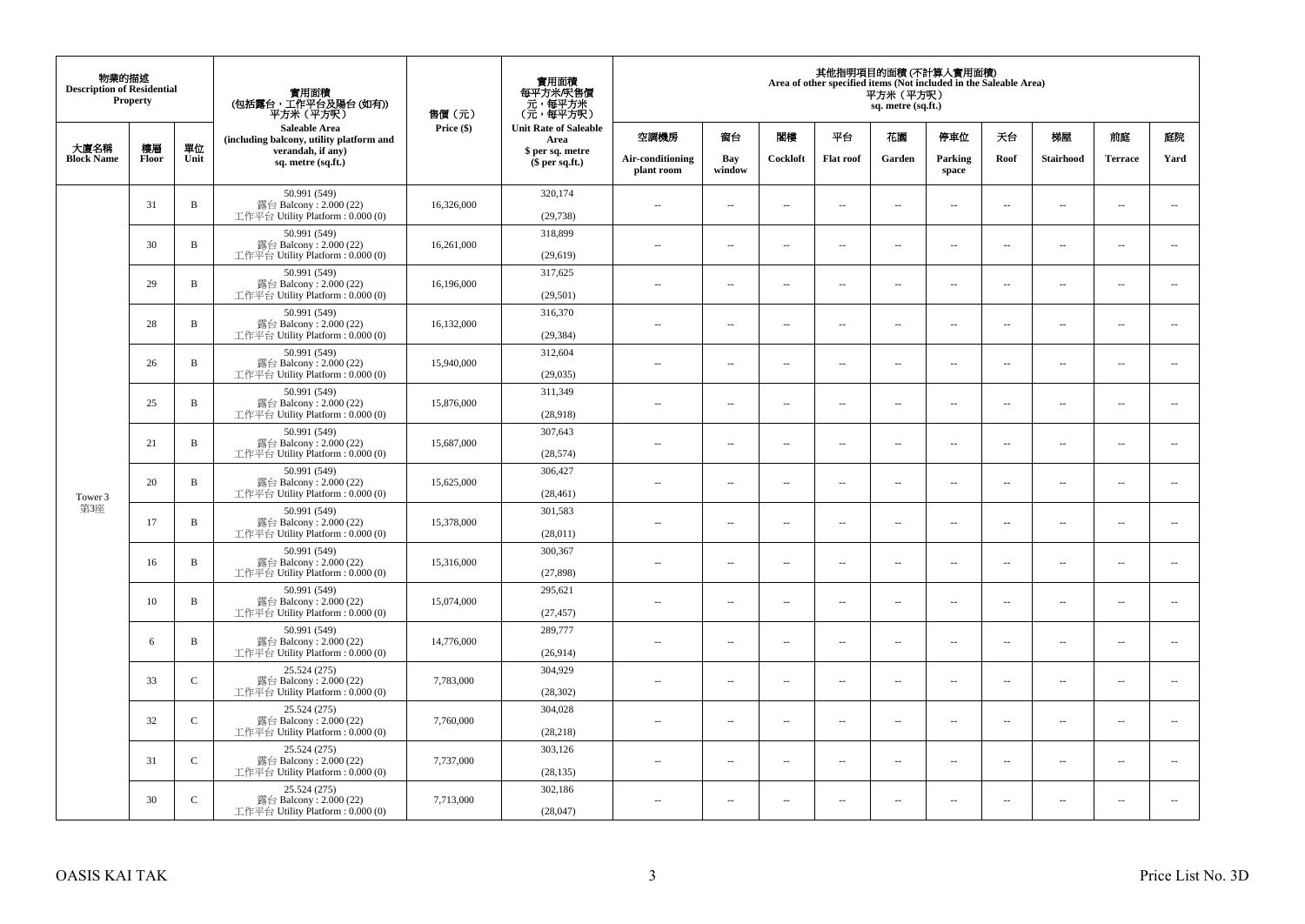| 物業的描述<br><b>Description of Residential</b> | <b>Property</b> |              | 實用面積<br>(包括露台,工作平台及陽台(如有))<br>平方米(平方呎)                                       | 售價(元)      | 實用面積<br>每平方米/呎售價<br>- 元, 每平方米<br>(元, 每平方呎) |                                |                          |                          |                  | 平方米(平方呎)<br>sq. metre (sq.ft.) | 其他指明項目的面積 (不計算入實用面積)<br>Area of other specified items (Not included in the Saleable Area) |                          |                          |                      |                          |
|--------------------------------------------|-----------------|--------------|------------------------------------------------------------------------------|------------|--------------------------------------------|--------------------------------|--------------------------|--------------------------|------------------|--------------------------------|-------------------------------------------------------------------------------------------|--------------------------|--------------------------|----------------------|--------------------------|
| 大廈名稱                                       | 樓層              | 單位           | <b>Saleable Area</b><br>(including balcony, utility platform and             | Price (\$) | <b>Unit Rate of Saleable</b><br>Area       | 空調機房                           | 窗台                       | 閣樓                       | 平台               | 花園                             | 停車位                                                                                       | 天台                       | 梯屋                       | 前庭                   | 庭院                       |
| <b>Block Name</b>                          | Floor           | Unit         | verandah, if any)<br>sq. metre (sq.ft.)                                      |            | \$ per sq. metre<br>$$$ per sq.ft.)        | Air-conditioning<br>plant room | Bay<br>window            | Cockloft                 | <b>Flat</b> roof | Garden                         | Parking<br>space                                                                          | Roof                     | Stairhood                | <b>Terrace</b>       | Yard                     |
|                                            | 29              | $\mathsf{C}$ | 25.524 (275)<br>露台 Balcony: $2.000(22)$<br>工作平台 Utility Platform: 0.000 (0)  | 7,690,000  | 301,285<br>(27,964)                        | $\ddot{\phantom{a}}$           | $\overline{\phantom{a}}$ | $\sim$                   | μ.               | $\sim$                         | $\sim$                                                                                    | $\overline{\phantom{a}}$ | $\overline{\phantom{a}}$ | $\ddot{\phantom{a}}$ | $\overline{\phantom{a}}$ |
|                                            | 28              | $\mathbf C$  | 25.524 (275)<br>露台 Balcony: 2.000 (22)<br>工作平台 Utility Platform: 0.000 (0)   | 7,667,000  | 300,384<br>(27, 880)                       | $\sim$                         | $\overline{\phantom{a}}$ | $\sim$                   | μ.               | $\overline{a}$                 | $\sim$                                                                                    | $\overline{\phantom{a}}$ | $\overline{\phantom{a}}$ | $\ddot{\phantom{a}}$ | $\overline{\phantom{a}}$ |
|                                            | 27              | $\mathbf C$  | 25.524 (275)<br>露台 Balcony: 2.000 (22)<br>工作平台 Utility Platform : $0.000(0)$ | 7,613,000  | 298,268<br>(27, 684)                       | $\sim$                         | $\overline{\phantom{a}}$ | $\sim$                   | μ.               | $\ldots$                       | $\overline{\phantom{a}}$                                                                  | $\overline{\phantom{a}}$ | $\overline{\phantom{a}}$ | $\ldots$             | $\overline{\phantom{a}}$ |
|                                            | 26              | $\mathbf C$  | 25.524 (275)<br>露台 Balcony: 2.000 (22)<br>工作平台 Utility Platform: 0.000 (0)   | 7,590,000  | 297,367<br>(27,600)                        | $\sim$                         | $\sim$                   | $\sim$                   | $\sim$           | $\sim$ $\sim$                  | $\sim$                                                                                    | $\overline{\phantom{a}}$ | $\sim$                   | $\sim$               | $\overline{\phantom{a}}$ |
|                                            | 32              | $\mathbf E$  | 31.534 (339)<br>露台 Balcony: 2.000 (22)<br>工作平台 Utility Platform: 0.000 (0)   | 9,488,000  | 300,882<br>(27,988)                        |                                | $\overline{\phantom{a}}$ | $\sim$                   | $\overline{a}$   | $\sim$                         | $\sim$                                                                                    | $\overline{\phantom{a}}$ | Ξ.                       | $\ddot{\phantom{a}}$ | $\sim$                   |
|                                            | 31              | E            | 31.534 (339)<br>露台 Balcony: 2.000 (22)<br>工作平台 Utility Platform: 0.000 (0)   | 9,460,000  | 299,994<br>(27,906)                        | $\sim$                         | $\overline{a}$           | $\sim$                   | $\sim$           | $\overline{a}$                 | $\sim$                                                                                    | $\sim$                   | $\overline{a}$           | $\overline{a}$       | $\sim$                   |
|                                            | 28              | $\mathbf E$  | 31.534 (339)<br>露台 Balcony: 2.000 (22)<br>工作平台 Utility Platform: 0.000 (0)   | 9,374,000  | 297,266<br>(27, 652)                       | $\sim$                         | ۰.                       | $\sim$                   | $\sim$           | $\overline{\phantom{a}}$       | $\sim$                                                                                    | $\overline{\phantom{a}}$ | $\overline{\phantom{a}}$ | $\sim$               | $\overline{\phantom{a}}$ |
| Tower 3                                    | 27              | E            | 31.534 (339)<br>露台 Balcony: 2.000 (22)<br>工作平台 Utility Platform: 0.000 (0)   | 9,309,000  | 295,205<br>(27, 460)                       | $\sim$                         | $\sim$                   | $\sim$                   | $\sim$           | $\sim$                         | $\sim$                                                                                    | $\overline{\phantom{a}}$ | $\sim$                   | $\sim$               | $\sim$                   |
| 第3座                                        | 23              | $\mathbf E$  | 31.534 (339)<br>露台 Balcony: 2.000 (22)<br>工作平台 Utility Platform: 0.000 (0)   | 9,225,000  | 292,541<br>(27, 212)                       | $\overline{\phantom{a}}$       | $\overline{\phantom{a}}$ | $\sim$                   | μ.               | $\sim$                         | $\sim$                                                                                    | $\overline{\phantom{a}}$ | $\sim$                   | $\ddot{\phantom{a}}$ | $\overline{\phantom{a}}$ |
|                                            | 22              | E            | 31.534 (339)<br>露台 Balcony: 2.000 (22)<br>工作平台 Utility Platform: 0.000 (0)   | 9,197,000  | 291,653<br>(27, 130)                       | $\sim$                         | $\overline{\phantom{a}}$ | $\sim$                   | μ.               | $\overline{a}$                 | $\sim$                                                                                    | $\sim$                   | $\sim$                   | $\ddot{\phantom{a}}$ | $\overline{\phantom{a}}$ |
|                                            | 19              | $\mathbf E$  | 31.534 (339)<br>露台 Balcony: 2.000 (22)<br>工作平台 Utility Platform : $0.000(0)$ | 9,114,000  | 289,021<br>(26, 885)                       | $\overline{\phantom{a}}$       | $\ldots$                 | $\sim$                   | $\sim$           | $\overline{\phantom{a}}$       | $\overline{\phantom{a}}$                                                                  | $\overline{\phantom{a}}$ | $\overline{a}$           | $\ldots$             | $\sim$                   |
|                                            | 18              | E            | 31.534 (339)<br>露台 Balcony: 2.000 (22)<br>工作平台 Utility Platform: 0.000 (0)   | 9,086,000  | 288,133<br>(26, 802)                       | ×.                             | $\sim$                   | $\sim$                   | $\sim$           | $\sim$ $\sim$                  | $\sim$                                                                                    | $\overline{\phantom{a}}$ | $\sim$                   | $\sim$               | $\sim$                   |
|                                            | 15              | E            | 31.534 (339)<br>露台 Balcony: 2.000 (22)<br>工作平台 Utility Platform : 0.000 (0)  | 8,968,000  | 284,391<br>(26, 454)                       | $\overline{\phantom{a}}$       | $\overline{\phantom{a}}$ | $\sim$                   | $\overline{a}$   | $\overline{\phantom{a}}$       | $\sim$                                                                                    | $\sim$                   | $\overline{\phantom{a}}$ | $\ddot{\phantom{a}}$ | $\sim$                   |
|                                            | 12              | E            | 31.534 (339)<br>露台 Balcony: 2.000 (22)<br>工作平台 Utility Platform: 0.000 (0)   | 8,941,000  | 283,535<br>(26, 375)                       | $\sim$                         | $\overline{\phantom{a}}$ | $\sim$                   | $\sim$           | $\overline{a}$                 | $\sim$                                                                                    | $\sim$                   | $\overline{\phantom{a}}$ | $\ddot{\phantom{a}}$ | $\sim$                   |
|                                            | 8               | $\mathbf E$  | 31.534 (339)<br>露台 Balcony: 2.000 (22)<br>工作平台 Utility Platform: 0.000 (0)   | 8,833,000  | 280,110<br>(26,056)                        | $\sim$ $-$                     | $\overline{\phantom{a}}$ | $\sim$                   | μ.               | $\overline{\phantom{a}}$       | $\sim$                                                                                    | $\overline{\phantom{a}}$ | $\overline{\phantom{a}}$ | $\ddot{\phantom{a}}$ | $\sim$                   |
|                                            | $\tau$          | $\mathbf E$  | 31.534 (339)<br>露台 Balcony: 2.000 (22)<br>工作平台 Utility Platform: 0.000 (0)   | 8,763,000  | 277,891<br>(25.850)                        | 44                             | $\overline{\phantom{a}}$ | $\overline{\phantom{a}}$ | --               | $\overline{\phantom{a}}$       | $\overline{\phantom{a}}$                                                                  | $\overline{\phantom{a}}$ | $\overline{\phantom{a}}$ | $\ddotsc$            | $\sim$                   |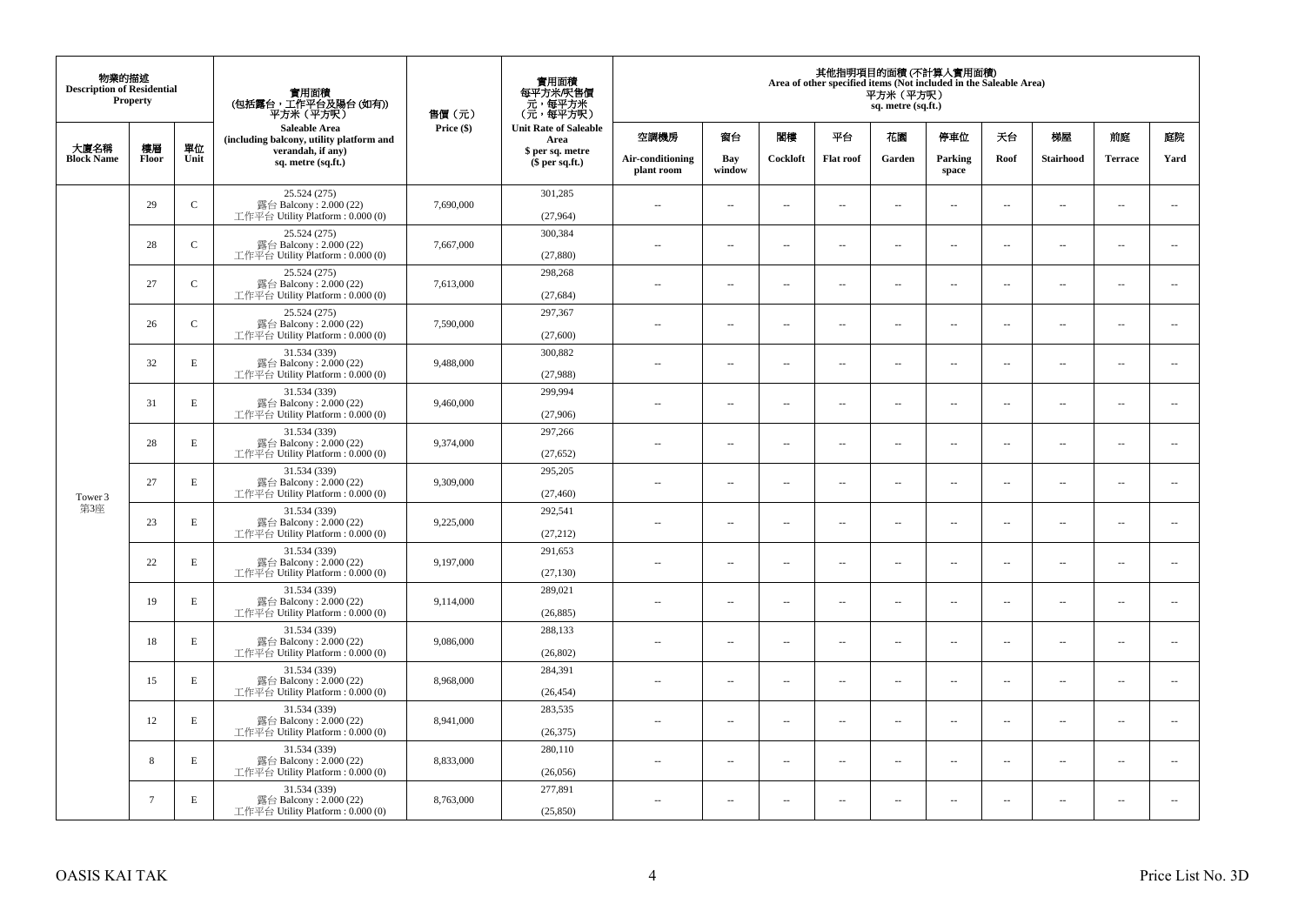| 物業的描述<br><b>Description of Residential</b> | <b>Property</b> |              | 實用面積<br>(包括露台,工作平台及陽台(如有))<br>平方米 (平方呎)                                       | 售價(元)      | 實用面積<br>每平方米/呎售價<br>元,每平方米<br>(元,每平方呎) |                                |                          |                          |                          | 平方米 (平方呎)<br>sq. metre (sq.ft.) | 其他指明項目的面積 (不計算入實用面積)<br>Area of other specified items (Not included in the Saleable Area) |                          |                          |                |                          |
|--------------------------------------------|-----------------|--------------|-------------------------------------------------------------------------------|------------|----------------------------------------|--------------------------------|--------------------------|--------------------------|--------------------------|---------------------------------|-------------------------------------------------------------------------------------------|--------------------------|--------------------------|----------------|--------------------------|
|                                            |                 |              | <b>Saleable Area</b><br>(including balcony, utility platform and              | Price (\$) | <b>Unit Rate of Saleable</b><br>Area   | 空調機房                           | 窗台                       | 閣樓                       | 平台                       | 花園                              | 停車位                                                                                       | 天台                       | 梯屋                       | 前庭             | 庭院                       |
| 大廈名稱<br><b>Block Name</b>                  | 樓層<br>Floor     | 單位<br>Unit   | verandah, if any)<br>sq. metre (sq.ft.)                                       |            | \$ per sq. metre<br>$$$ per sq.ft.)    | Air-conditioning<br>plant room | Bay<br>window            | Cockloft                 | <b>Flat roof</b>         | Garden                          | Parking<br>space                                                                          | Roof                     | Stairhood                | <b>Terrace</b> | Yard                     |
|                                            | 32              | $\rm F$      | 33.448 (360)<br>露台 Balcony: 2.000 (22)<br>工作平台 Utility Platform : 0.000 (0)   | 9,704,000  | 290,122<br>(26,956)                    | $\sim$                         | $\overline{\phantom{a}}$ | $\sim$                   | $\sim$                   | $\overline{a}$                  | $\sim$                                                                                    | $\overline{\phantom{a}}$ | $\cdots$                 | $\sim$         | $\sim$                   |
|                                            | 31              | $_{\rm F}$   | 33.448 (360)<br>露台 Balcony: 2.000 (22)<br>工作平台 Utility Platform: 0.000 (0)    | 9,675,000  | 289,255<br>(26, 875)                   | $\overline{\phantom{a}}$       | $\overline{\phantom{a}}$ | $\sim$                   | $\sim$                   | $\overline{a}$                  | $\sim$                                                                                    | $\sim$                   | $\overline{\phantom{a}}$ | $\sim$         | $\sim$                   |
|                                            | 28              | $_{\rm F}$   | 33.448 (360)<br>露台 Balcony: 2.000 (22)<br>工作平台 Utility Platform: 0.000 (0)    | 9,587,000  | 286,624<br>(26, 631)                   | $\sim$ $\sim$                  | $\overline{\phantom{a}}$ | $\sim$                   | $\overline{\phantom{a}}$ | ш.                              | $\overline{\phantom{a}}$                                                                  | $\overline{\phantom{a}}$ | $\overline{\phantom{a}}$ | $\sim$         | $\overline{\phantom{a}}$ |
|                                            | 27              | $\mathbf{F}$ | 33.448 (360)<br>露台 Balcony: 2.000 (22)<br>工作平台 Utility Platform : $0.000(0)$  | 9,520,000  | 284,621<br>(26, 444)                   | $\sim$                         | $\overline{a}$           | $\sim$                   | $\sim$                   | $\sim$                          | $\sim$                                                                                    | $\sim$                   | $\sim$                   | $\sim$         | $\sim$                   |
|                                            | 23              | $_{\rm F}$   | 33.448 (360)<br>露台 Balcony: 2.000 (22)<br>工作平台 Utility Platform : $0.000(0)$  | 9,434,000  | 282,050<br>(26, 206)                   |                                | $\sim$                   | ÷.                       | $\sim$                   | ш.                              | $\sim$                                                                                    | $\sim$                   | $\overline{\phantom{a}}$ | ÷.             | $\sim$                   |
| Tower 3<br>第3座                             | 22              | $_{\rm F}$   | 33.448 (360)<br>露台 Balcony: 2.000 (22)<br>工作平台 Utility Platform: 0.000 (0)    | 9,406,000  | 281,213<br>(26, 128)                   | ٠.                             | $\overline{\phantom{a}}$ | $\sim$                   | $\sim$                   | $\overline{\phantom{a}}$        | $\sim$                                                                                    | $\sim$                   | $\overline{\phantom{a}}$ | $\sim$         | $\sim$                   |
|                                            | 19              | $\rm F$      | 33.448 (360)<br>露台 Balcony: 2.000 (22)<br>工作平台 Utility Platform : 0.000 (0)   | 9,321,000  | 278,671<br>(25,892)                    | $\sim$                         | $\overline{\phantom{a}}$ | $\overline{\phantom{a}}$ | $\overline{\phantom{a}}$ | --                              | $\overline{\phantom{a}}$                                                                  | $\sim$                   | $\overline{\phantom{a}}$ | $\sim$         | $\sim$                   |
|                                            | 18              | $_{\rm F}$   | 33.448 (360)<br>露台 Balcony: 2.000 (22)<br>工作平台 Utility Platform: 0.000 (0)    | 9,292,000  | 277,804<br>(25, 811)                   | $\sim$                         | $\overline{a}$           | $\sim$                   | $\sim$                   | $\sim$                          | $\sim$                                                                                    | $\sim$                   | $\sim$                   | $\sim$         | $\sim$                   |
|                                            | 15              | $_{\rm F}$   | 33.448 (360)<br>露台 Balcony: $2.000(22)$<br>工作平台 Utility Platform : $0.000(0)$ | 9,172,000  | 274,217<br>(25, 478)                   | $-$                            | $\sim$                   | ÷.                       | $\sim$                   | $\overline{a}$                  | $\sim$                                                                                    | $\overline{\phantom{a}}$ | $\overline{\phantom{a}}$ | $\sim$         | $\sim$                   |
|                                            | 12              | $\rm F$      | 33.448 (360)<br>露台 Balcony: 2.000 (22)<br>工作平台 Utility Platform: 0.000 (0)    | 9,144,000  | 273,380<br>(25,400)                    | $\overline{\phantom{a}}$       | $\overline{\phantom{a}}$ | $\sim$                   | $\sim$                   | $\overline{a}$                  | $\sim$                                                                                    | $\sim$                   | $\overline{\phantom{a}}$ | $\sim$         | $\sim$                   |
|                                            | 8               | $\rm F$      | 33.448 (360)<br>露台 Balcony: 2.000 (22)<br>工作平台 Utility Platform: 0.000 (0)    | 9,034,000  | 270,091<br>(25,094)                    | $\overline{\phantom{a}}$       | $\overline{\phantom{a}}$ | $\sim$                   | $\sim$                   | μ.                              | $\overline{\phantom{a}}$                                                                  | $\overline{\phantom{a}}$ | $\overline{\phantom{a}}$ | $\sim$         | $\sim$                   |
|                                            | $7\phantom{.0}$ | $\mathbf{F}$ | 33.448 (360)<br>露台 Balcony: 2.000 (22)<br>工作平台 Utility Platform: 0.000 (0)    | 8,962,000  | 267,938<br>(24, 894)                   | $\overline{a}$                 | $\overline{\phantom{a}}$ | $\sim$                   | $\sim$                   | $\overline{\phantom{a}}$        | $\sim$                                                                                    | $\overline{\phantom{a}}$ | $\sim$                   | $\sim$         | $\sim$                   |
|                                            | 35              | B            | 33.862 (364)<br>露台 Balcony: 2.000 (22)<br>工作平台 Utility Platform : $0.000(0)$  | 9,729,000  | 287,313<br>(26, 728)                   | $\overline{\phantom{a}}$       | $\sim$                   | $\sim$                   | $\sim$                   | μ.                              | $\sim$                                                                                    | $\sim$                   | $\overline{\phantom{a}}$ | $\sim$         | $\sim$                   |
| Tower 5<br>第5座                             | 33              | B            | 49.646 (534)<br>露台 Balcony: 2.000 (22)<br>工作平台 Utility Platform: 0.000 (0)    | 16,001,000 | 322,302<br>(29,964)                    | $\sim$                         | $\overline{\phantom{a}}$ | $\sim$                   | $\sim$                   | $\overline{a}$                  | $\sim$                                                                                    | $\sim$                   | $\overline{\phantom{a}}$ | $\sim$         | $\sim$                   |
|                                            | 32              | B            | 49.646 (534)<br>露台 Balcony: 2.000 (22)<br>工作平台 Utility Platform : $0.000(0)$  | 15,937,000 | 321,013<br>(29, 845)                   | $-$                            | $\overline{\phantom{a}}$ | $\sim$                   | $\sim$                   | ۰.                              | $\sim$                                                                                    | $\overline{\phantom{a}}$ | $\overline{\phantom{a}}$ | $\sim$         | $\sim$                   |
|                                            | 31              | B            | 49.646 (534)<br>露台 Balcony: 2.000 (22)<br>工作平台 Utility Platform: 0.000 (0)    | 15,874,000 | 319,744<br>(29, 727)                   | ٠.                             | $\overline{\phantom{a}}$ | 4                        | $\overline{\phantom{a}}$ | --                              | $\sim$                                                                                    | $\overline{\phantom{a}}$ | $\overline{\phantom{a}}$ | $\sim$         | $\sim$                   |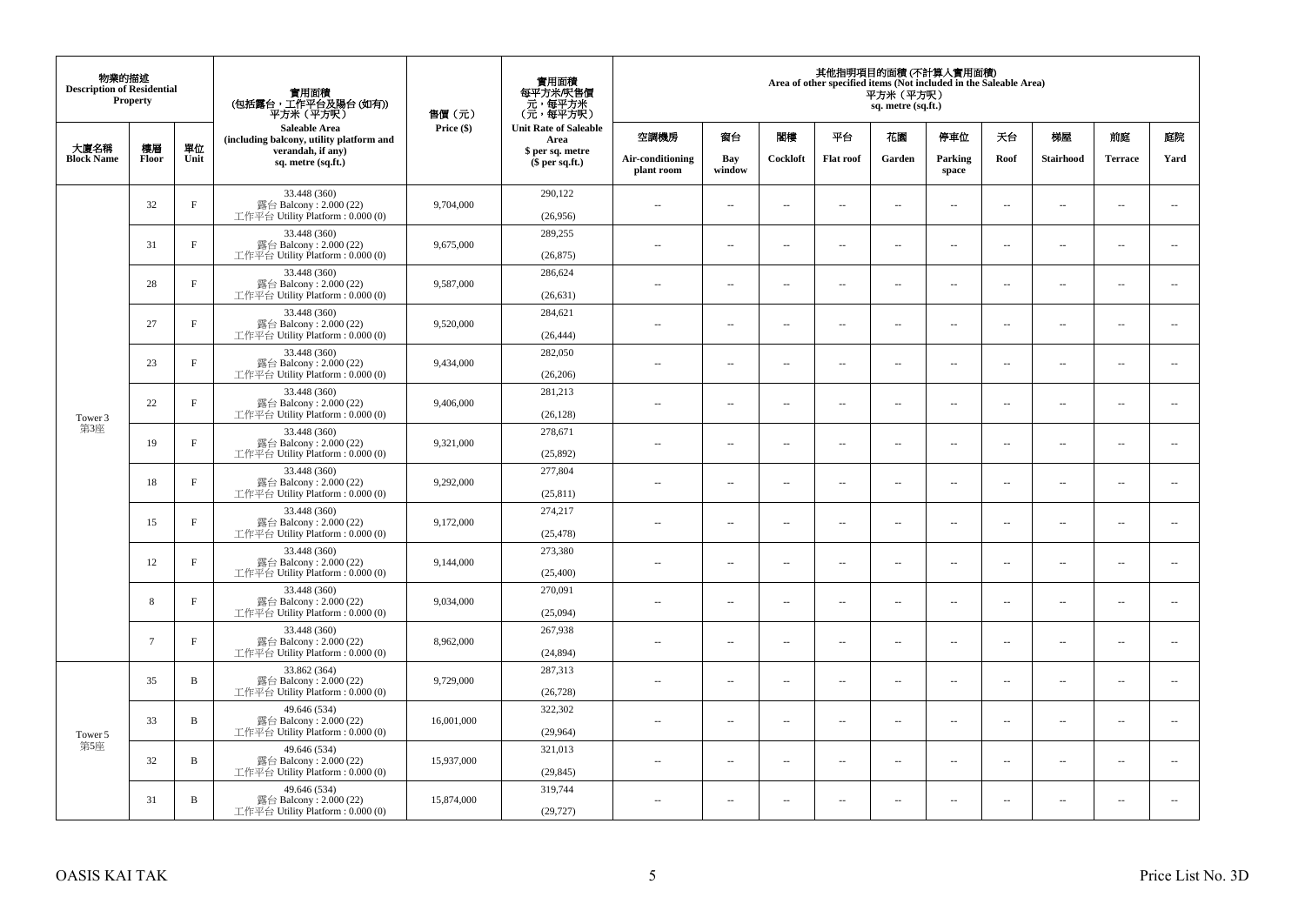| 物業的描述<br><b>Description of Residential</b> | Property    |               | 實用面積<br>(包括露台,工作平台及陽台(如有))<br>平方米(平方呎)                                       | 售價(元)      | 實用面積<br>每平方米/呎售價<br>ー・カバント<br>(元・每平方米)<br>(元・每平方呎) |                                |                          |                          |                          | 平方米 (平方呎)<br>sq. metre (sq.ft.) | 其他指明項目的面積 (不計算入實用面積)<br>Area of other specified items (Not included in the Saleable Area) |                          |                          |                |                          |
|--------------------------------------------|-------------|---------------|------------------------------------------------------------------------------|------------|----------------------------------------------------|--------------------------------|--------------------------|--------------------------|--------------------------|---------------------------------|-------------------------------------------------------------------------------------------|--------------------------|--------------------------|----------------|--------------------------|
|                                            |             |               | Saleable Area<br>(including balcony, utility platform and                    | Price (\$) | <b>Unit Rate of Saleable</b><br>Area               | 空調機房                           | 窗台                       | 関樓                       | 平台                       | 花園                              | 停車位                                                                                       | 夭台                       | 梯屋                       | 前庭             | 庭院                       |
| 大廈名稱<br><b>Block Name</b>                  | 樓層<br>Floor | 單位<br>Unit    | verandah, if any)<br>sq. metre (sq.ft.)                                      |            | \$ per sq. metre<br>$$$ per sq.ft.)                | Air-conditioning<br>plant room | Bay<br>window            | Cockloft                 | <b>Flat roof</b>         | Garden                          | Parking<br>space                                                                          | Roof                     | Stairhood                | <b>Terrace</b> | Yard                     |
|                                            | 30          | $\, {\bf B}$  | 49.646 (534)<br>露台 Balcony: 2.000 (22)<br>工作平台 Utility Platform : $0.000(0)$ | 15,811,000 | 318,475<br>(29, 609)                               | ÷.                             | $\sim$                   | $\sim$                   | $\sim$                   | μ.                              | $\ddot{\phantom{a}}$                                                                      | $\overline{\phantom{a}}$ | $\overline{\phantom{a}}$ | $\bar{a}$      | $\sim$                   |
|                                            | 29          | B             | 49.646 (534)<br>露台 Balcony: 2.000 (22)<br>工作平台 Utility Platform: 0.000 (0)   | 15,748,000 | 317,206<br>(29, 491)                               | $\sim$                         | ÷.                       | $\overline{\phantom{a}}$ | $\sim$                   | $\overline{a}$                  | $\sim$                                                                                    | $\overline{\phantom{a}}$ | $\overline{a}$           | $\sim$         | $\sim$                   |
|                                            | 26          | B             | 49.646 (534)<br>露台 Balcony: 2.000 (22)<br>工作平台 Utility Platform: 0.000 (0)   | 15,498,000 | 312,170<br>(29, 022)                               | $\sim$                         | $\overline{\phantom{a}}$ | $\sim$                   | $\overline{\phantom{a}}$ | μ.                              | $\sim$                                                                                    | $\overline{\phantom{a}}$ | $\overline{\phantom{a}}$ | $\sim$         | $\sim$                   |
|                                            | 25          | B             | 49.646 (534)<br>露台 Balcony: 2.000 (22)<br>工作平台 Utility Platform : $0.000(0)$ | 15,437,000 | 310,941<br>(28,908)                                | $\sim$                         | $\overline{\phantom{a}}$ | $\sim$                   | $\sim$                   | $\overline{a}$                  | $\sim$                                                                                    | $\overline{\phantom{a}}$ | $\overline{a}$           | $\sim$         | $\sim$                   |
|                                            | 21          | B             | 49.646 (534)<br>露台 Balcony: 2.000 (22)<br>工作平台 Utility Platform : $0.000(0)$ | 15,141,000 | 304,979<br>(28, 354)                               | $\sim$                         | $\sim$                   | $\sim$                   | $\sim$                   | μ.                              | $\ddot{\phantom{a}}$                                                                      | $\sim$                   | $\overline{\phantom{a}}$ | $\bar{a}$      | $\sim$                   |
|                                            | 20          | B             | 49.646 (534)<br>露台 Balcony: 2.000 (22)<br>工作平台 Utility Platform: 0.000 (0)   | 15,081,000 | 303,771<br>(28, 242)                               | $\sim$ $-$                     | $\sim$                   | $\sim$                   | $\sim$                   | $\overline{\phantom{a}}$        | $\sim$                                                                                    | $\overline{\phantom{a}}$ | $\overline{\phantom{a}}$ | $\sim$         | $\sim$                   |
|                                            | 17          | B             | 49.646 (534)<br>露台 Balcony: 2.000 (22)<br>工作平台 Utility Platform: 0.000 (0)   | 14,842,000 | 298,957<br>(27,794)                                | $\sim$                         | $\sim$                   | $\sim$                   | $\sim$                   | $\overline{a}$                  | $\sim$                                                                                    | $\overline{\phantom{a}}$ | $\overline{a}$           | $\sim$         | $\sim$                   |
| Tower 5<br>第5座                             | 16          | B             | 49.646 (534)<br>露台 Balcony: 2.000 (22)<br>工作平台 Utility Platform: 0.000 (0)   | 14,783,000 | 297,768<br>(27, 684)                               | $\sim$                         | $\sim$                   | $\sim$                   | $\sim$                   | μ.                              | $\sim$                                                                                    | $\overline{\phantom{a}}$ | $\overline{\phantom{a}}$ | $\sim$         | $\sim$                   |
|                                            |             |               | 47.234 (508)                                                                 | 15,560,000 | 329,424<br>(30, 630)                               |                                |                          |                          |                          |                                 |                                                                                           |                          |                          |                |                          |
|                                            | 33          | $\mathsf{C}$  | 露台 Balcony: 2.000 (22)<br>工作平台 Utility Platform : $0.000(0)$                 | 16,338,000 | 345,895<br>(32, 161)                               | $\sim$                         | $\sim$                   | $\sim$                   | $\sim$                   | $\overline{\phantom{a}}$        | $\sim$                                                                                    | $\overline{\phantom{a}}$ | $\overline{\phantom{a}}$ | $\sim$         | $\overline{\phantom{a}}$ |
|                                            | 32          | $\mathbf C$   | 47.234 (508)<br>露台 Balcony: 2.000 (22)<br>工作平台 Utility Platform : $0.000(0)$ | 15,498,000 | 328,111<br>(30,508)                                | $\sim$                         | $\sim$                   | $\sim$                   | $\sim$                   | $\overline{\phantom{a}}$        | $\sim$                                                                                    | $\overline{\phantom{a}}$ | $\overline{\phantom{a}}$ | $\sim$         | $\overline{\phantom{a}}$ |
|                                            |             |               | 47.234 (508)                                                                 | 15,436,000 | 326,798<br>(30, 386)                               |                                |                          |                          |                          |                                 |                                                                                           |                          |                          |                |                          |
|                                            | 31          | $\mathcal{C}$ | 露台 Balcony: 2.000 (22)<br>工作平台 Utility Platform : $0.000(0)$                 | 16,208,000 | 343,143<br>(31,906)                                | $\sim$                         | $\overline{\phantom{a}}$ | $\sim$                   | $\overline{\phantom{a}}$ | $\overline{\phantom{a}}$        | $\sim$                                                                                    | $\sim$                   | $\sim$                   | н.             | $\sim$                   |
|                                            |             |               | 47.234 (508)                                                                 | 15,375,000 | 325,507<br>(30,266)                                |                                |                          |                          |                          |                                 |                                                                                           |                          |                          |                |                          |
|                                            | 30          | $\mathbf C$   | 露台 Balcony: 2.000 (22)<br>工作平台 Utility Platform : $0.000(0)$                 | 16,145,000 | 341,809<br>(31,781)                                | $\sim$ $\sim$                  | $\sim$                   | $\sim$                   | $\sim$                   | $\overline{\phantom{a}}$        | $\sim$                                                                                    | $\overline{\phantom{a}}$ | $\sim$                   | $\sim$         |                          |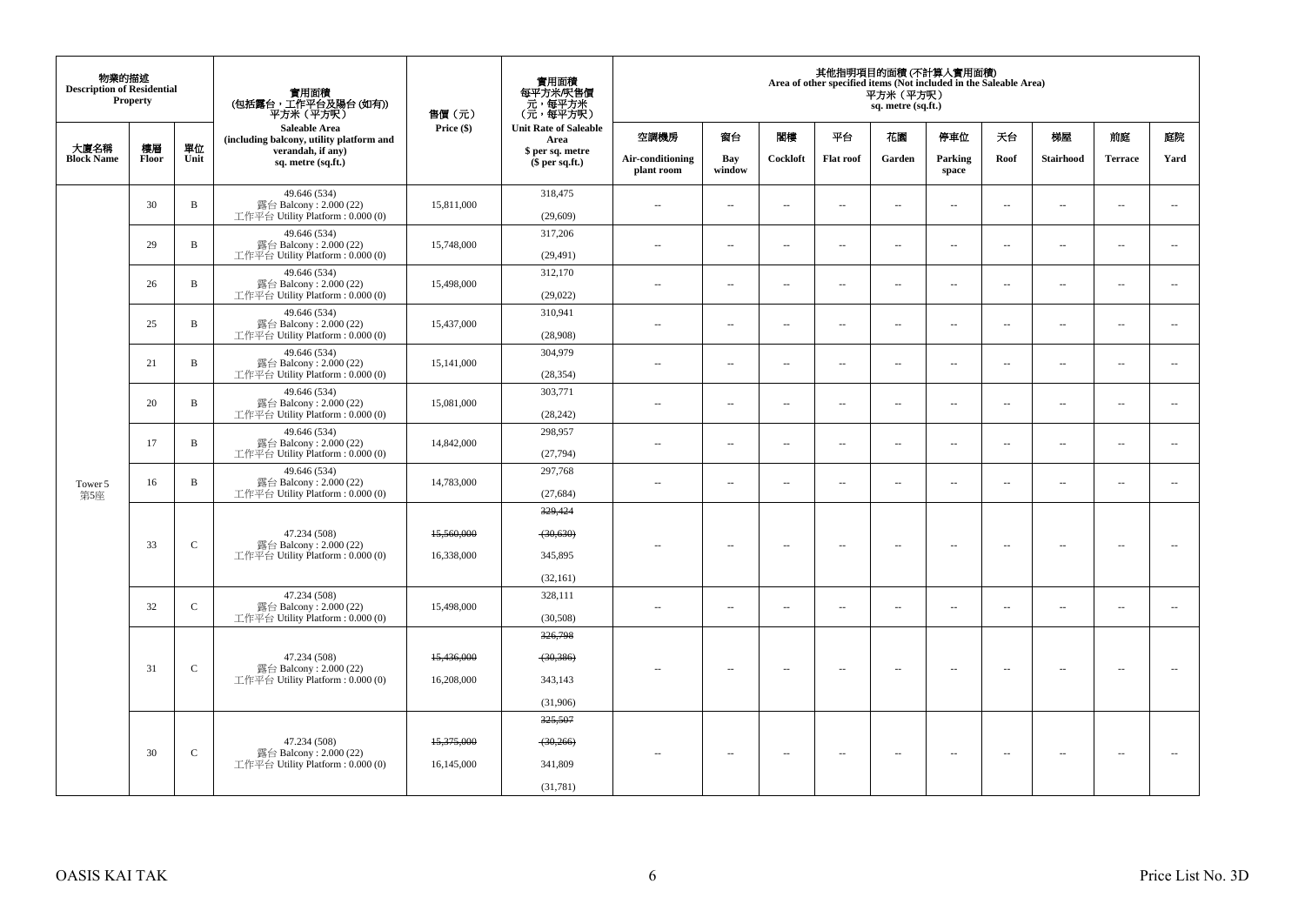| 物業的描述<br><b>Description of Residential</b> | Property    |              | 實用面積<br>(包括露台,工作平台及陽台(如有))<br>平方米(平方呎)                       | 售價(元)      | 實用面積<br>每平方米/呎售價<br>- 元, 每平方米<br>(元, 每平方呎) |                                |                          |                          |                          | 平方米 (平方呎)<br>sq. metre (sq.ft.) | 其他指明項目的面積 (不計算入實用面積)<br>Area of other specified items (Not included in the Saleable Area) |                          |                          |                          |                          |
|--------------------------------------------|-------------|--------------|--------------------------------------------------------------|------------|--------------------------------------------|--------------------------------|--------------------------|--------------------------|--------------------------|---------------------------------|-------------------------------------------------------------------------------------------|--------------------------|--------------------------|--------------------------|--------------------------|
|                                            |             |              | Saleable Area<br>(including balcony, utility platform and    | Price (\$) | <b>Unit Rate of Saleable</b><br>Area       | 空調機房                           | 窗台                       | 関樓                       | 平台                       | 花園                              | 停車位                                                                                       | 天台                       | 梯屋                       | 前庭                       | 庭院                       |
| 大廈名稱<br><b>Block Name</b>                  | 樓層<br>Floor | 單位<br>Unit   | verandah, if any)<br>sq. metre (sq.ft.)                      |            | \$ per sq. metre<br>$$$ per sq.ft.)        | Air-conditioning<br>plant room | Bay<br>window            | Cockloft                 | <b>Flat roof</b>         | Garden                          | Parking<br>space                                                                          | Roof                     | <b>Stairhood</b>         | <b>Terrace</b>           | Yard                     |
|                                            |             |              |                                                              |            | 324,216                                    |                                |                          |                          |                          |                                 |                                                                                           |                          |                          |                          |                          |
|                                            |             |              | 47.234 (508)                                                 | 15,314,000 | (30, 146)                                  |                                |                          |                          |                          |                                 |                                                                                           |                          |                          |                          |                          |
|                                            | 29          | $\mathbf C$  | 露台 Balcony: 2.000 (22)<br>工作平台 Utility Platform : $0.000(0)$ | 16,081,000 | 340,454                                    | $\sim$                         | $\overline{\phantom{a}}$ | $\sim$                   | $\overline{\phantom{a}}$ | $\overline{\phantom{a}}$        | $\overline{\phantom{a}}$                                                                  | $\overline{\phantom{a}}$ | $\overline{\phantom{a}}$ | $\sim$                   | $\overline{\phantom{a}}$ |
|                                            |             |              |                                                              |            | (31,656)                                   |                                |                          |                          |                          |                                 |                                                                                           |                          |                          |                          |                          |
|                                            | 28          | $\mathsf{C}$ | 47.234 (508)<br>露台 Balcony: 2.000 (22)                       | 15,253,000 | 322,924                                    |                                |                          |                          |                          |                                 |                                                                                           |                          |                          |                          |                          |
|                                            |             |              | 工作平台 Utility Platform : $0.000(0)$                           |            | (30,026)                                   | $\sim$ $-$                     | $\overline{\phantom{a}}$ | $\overline{\phantom{a}}$ | $\overline{\phantom{a}}$ | $\overline{\phantom{a}}$        | $\overline{\phantom{a}}$                                                                  | $\overline{\phantom{a}}$ | $\overline{\phantom{a}}$ | $\overline{\phantom{a}}$ | $\overline{\phantom{a}}$ |
|                                            | 27          | $\mathbf C$  | 47.234 (508)<br>露台 Balcony: 2.000 (22)                       | 15,132,000 | 320,362                                    | $\sim$ $\sim$                  | $\overline{\phantom{a}}$ | $\sim$                   | $\sim$                   | $\overline{\phantom{a}}$        | $\sim$                                                                                    | $\sim$                   | $\overline{\phantom{a}}$ | $\overline{\phantom{a}}$ | $\sim$                   |
|                                            |             |              | 工作平台 Utility Platform: 0.000 (0)                             |            | (29, 787)                                  |                                |                          |                          |                          |                                 |                                                                                           |                          |                          |                          |                          |
|                                            | 26          | $\mathbf{C}$ | 47.234 (508)<br>露台 Balcony: 2.000 (22)                       | 15,071,000 | 319,071                                    | $\sim$                         | $\sim$                   | $\sim$                   | $\sim$                   | μ.                              | $\sim$                                                                                    | $\sim$                   | $\overline{\phantom{a}}$ | $\sim$                   | $\sim$                   |
|                                            |             |              | 工作平台 Utility Platform: 0.000 (0)                             |            | (29, 667)                                  |                                |                          |                          |                          |                                 |                                                                                           |                          |                          |                          |                          |
|                                            | 25          | $\mathbf{C}$ | 47.234 (508)<br>露台 Balcony: 2.000 (22)                       | 15,011,000 | 317,801                                    | $\sim$ $-$                     | $\overline{\phantom{a}}$ | $\sim$                   | $\overline{\phantom{a}}$ | $\overline{\phantom{a}}$        | $\sim$                                                                                    | $\overline{\phantom{a}}$ | $\overline{\phantom{a}}$ | $\sim$                   | $\overline{\phantom{a}}$ |
|                                            |             |              | 工作平台 Utility Platform: 0.000 (0)                             |            | (29, 549)                                  |                                |                          |                          |                          |                                 |                                                                                           |                          |                          |                          |                          |
|                                            | 23          | $\mathbf{C}$ | 47.234 (508)<br>露台 Balcony: 2.000 (22)                       | 14,951,000 | 316,530                                    | $\sim$ $\sim$                  | $\overline{a}$           | $\sim$                   | $\sim$                   | $\sim$                          | $\sim$                                                                                    | $\overline{\phantom{a}}$ | $\sim$                   | $\sim$                   | $\overline{\phantom{a}}$ |
|                                            |             |              | 工作平台 Utility Platform: 0.000 (0)<br>47.234 (508)             |            | (29, 431)<br>315,281                       |                                |                          |                          |                          |                                 |                                                                                           |                          |                          |                          |                          |
| Tower 5<br>第5座                             | 22          | $\mathbf{C}$ | 露台 Balcony: 2.000 (22)<br>工作平台 Utility Platform : $0.000(0)$ | 14,892,000 | (29,315)                                   | $\sim$                         | $\overline{a}$           | $\sim$                   | $\sim$                   | $\sim$                          | $\sim$                                                                                    | $\sim$                   | $\sim$                   | $\sim$                   | $\overline{\phantom{a}}$ |
|                                            |             |              | 33.862 (364)                                                 |            | 286,457                                    |                                |                          |                          |                          |                                 |                                                                                           |                          |                          |                          |                          |
|                                            | 33          | D            | 露台 Balcony: 2.000 (22)<br>工作平台 Utility Platform : $0.000(0)$ | 9,700,000  | (26, 648)                                  | $\sim$                         | $\overline{\phantom{a}}$ | $\sim$                   | $\overline{\phantom{a}}$ | $\overline{\phantom{a}}$        | $\sim$                                                                                    | $\overline{\phantom{a}}$ | $\overline{\phantom{a}}$ | $\overline{\phantom{a}}$ | $\overline{\phantom{a}}$ |
|                                            |             |              | 33.862 (364)                                                 |            | 285,571                                    |                                |                          |                          |                          |                                 |                                                                                           |                          |                          |                          |                          |
|                                            | 32          | D            | 露台 Balcony: 2.000 (22)<br>工作平台 Utility Platform : $0.000(0)$ | 9,670,000  | (26, 566)                                  | $\sim$                         | $\sim$                   | $\sim$                   | $\sim$                   | $\overline{a}$                  | $\sim$                                                                                    | $\overline{\phantom{a}}$ | $\overline{\phantom{a}}$ | $\sim$                   | $\overline{\phantom{a}}$ |
|                                            |             |              | 33.862 (364)                                                 |            | 284,714                                    |                                |                          |                          |                          |                                 |                                                                                           |                          |                          |                          |                          |
|                                            | 31          | D            | 露台 Balcony: 2.000 (22)<br>工作平台 Utility Platform : $0.000(0)$ | 9,641,000  | (26, 486)                                  | $\sim$                         | $\sim$                   | $\sim$                   | $\sim$                   | $\overline{\phantom{a}}$        | $\sim$                                                                                    | $\overline{\phantom{a}}$ | $\overline{\phantom{a}}$ | $\sim$                   | $\overline{\phantom{a}}$ |
|                                            | 30          | D            | 33.862 (364)<br>露台 Balcony: 2.000 (22)                       | 9,612,000  | 283,858                                    |                                |                          |                          |                          |                                 |                                                                                           |                          |                          |                          | $\ddotsc$                |
|                                            |             |              | 工作平台 Utility Platform : $0.000(0)$                           |            | (26, 407)                                  | $\sim$ $\sim$                  | $\sim$                   | $\sim$                   | $\sim$                   | $\sim$                          | $\sim$                                                                                    | $\overline{\phantom{a}}$ | $\sim$                   | $\sim$                   |                          |
|                                            | 29          | D            | 33.862 (364)<br>露台 Balcony: 2.000 (22)                       | 9,583,000  | 283,002                                    | $\sim$                         | $\sim$                   | $\sim$                   | $\sim$                   | $\sim$                          | $\sim$                                                                                    | $\sim$                   | $\sim$                   | $\sim$                   | $\sim$                   |
|                                            |             |              | 工作平台 Utility Platform : $0.000(0)$                           |            | (26, 327)                                  |                                |                          |                          |                          |                                 |                                                                                           |                          |                          |                          |                          |
|                                            | 28          | D            | 33.862 (364)<br>露台 Balcony: 2.000 (22)                       | 9,563,000  | 282,411                                    | $\sim$ $-$                     | $\overline{\phantom{a}}$ | $\sim$                   | $\sim$                   | μ.                              | $\sim$                                                                                    | $\overline{\phantom{a}}$ | $\overline{\phantom{a}}$ | $\sim$                   | $\sim$                   |
|                                            |             |              | 工作平台 Utility Platform: 0.000 (0)                             |            | (26, 272)                                  |                                |                          |                          |                          |                                 |                                                                                           |                          |                          |                          |                          |
|                                            | 27          | D            | 33.862 (364)<br>露台 Balcony: 2.000 (22)                       | 9,487,000  | 280,167                                    | $\sim$ $-$                     | $\sim$                   | $\sim$                   | $\sim$                   | $\overline{\phantom{a}}$        | $\sim$                                                                                    | $\overline{\phantom{a}}$ | $\overline{\phantom{a}}$ | $\sim$                   | $\overline{\phantom{a}}$ |
|                                            |             |              | 工作平台 Utility Platform : $0.000(0)$                           |            | (26,063)                                   |                                |                          |                          |                          |                                 |                                                                                           |                          |                          |                          |                          |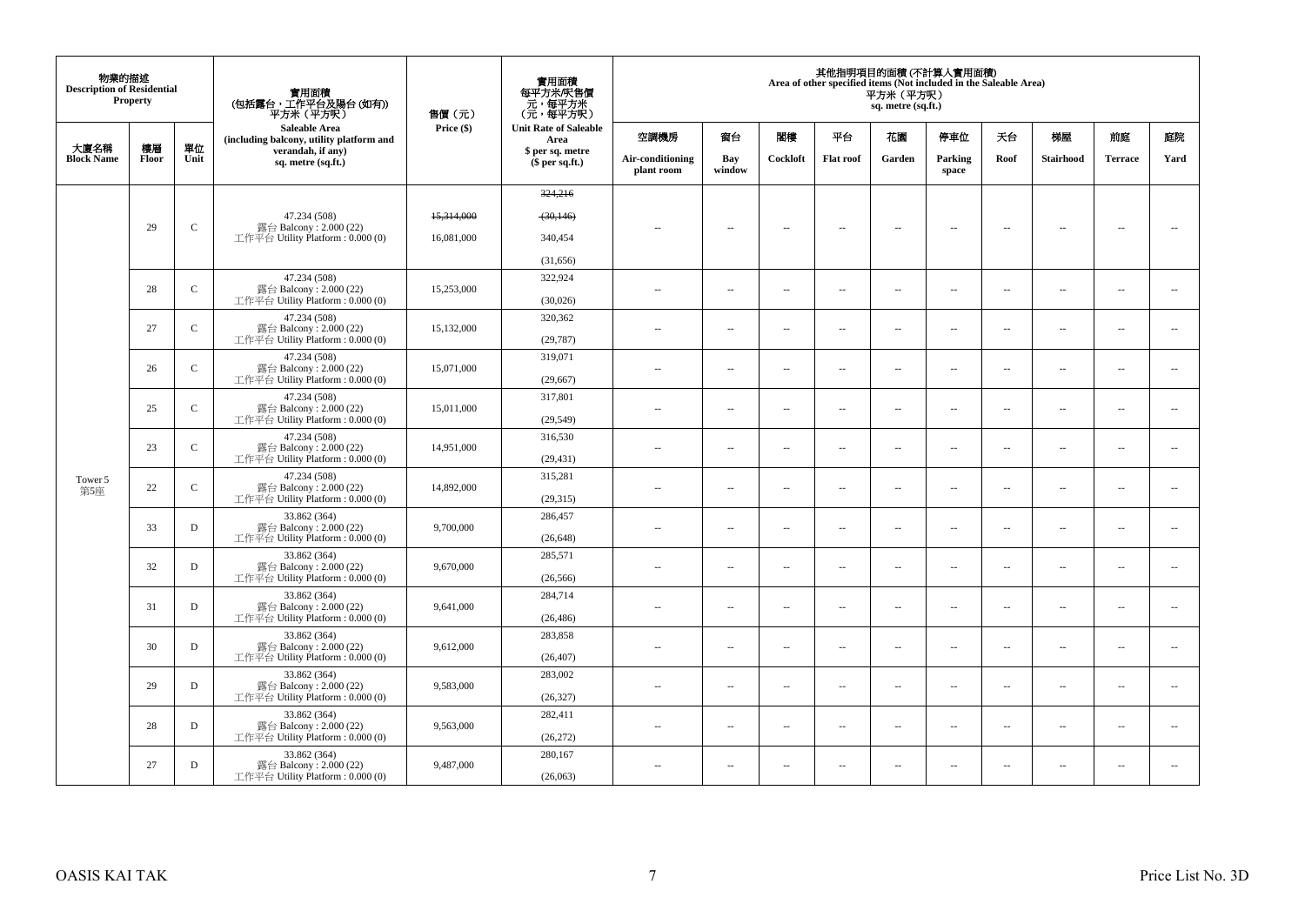|                           | 物業的描述<br><b>Description of Residential</b><br><b>Property</b> |            | 實用面積<br>(包括露台,工作平台及陽台(如有))<br>平方米 (平方呎)                                                                     | 售價(元)                    | 實用面積<br>每平方米/呎售價<br>、元,每平方米<br>(元,每平方呎)                                     | 其他指明項目的面積(不計算入實用面積)<br>Area of other specified items (Not included in the Saleable Area)<br>平方米 (平方呎)<br>sq. metre (sq.ft.) |                     |                |                        |               |                         |                 |                 |                      |            |  |  |
|---------------------------|---------------------------------------------------------------|------------|-------------------------------------------------------------------------------------------------------------|--------------------------|-----------------------------------------------------------------------------|-----------------------------------------------------------------------------------------------------------------------------|---------------------|----------------|------------------------|---------------|-------------------------|-----------------|-----------------|----------------------|------------|--|--|
| 大廈名稱<br><b>Block Name</b> | 樓層<br>Floor                                                   | 單位<br>Unit | <b>Saleable Area</b><br>(including balcony, utility platform and<br>verandah, if any)<br>sq. metre (sq.ft.) | Price $(\$)$             | <b>Unit Rate of Saleable</b><br>Area<br>\$ per sq. metre<br>$$$ per sq.ft.) | 空調機房<br>Air-conditioning<br>plant room                                                                                      | 窗台<br>Bay<br>window | 閣樓<br>Cockloft | 平台<br><b>Flat roof</b> | 花園<br>Garden  | 停車位<br>Parking<br>space | 天台<br>Roof      | 梯屋<br>Stairhood | 前庭<br><b>Terrace</b> | 庭院<br>Yard |  |  |
| Mansion D<br>低座D座         | $5-6/F$                                                       | A#         | 107.362(1,156)<br>露台 Balcony : 3.658 (39)<br>工作平台 Utility Platform : $0.000(0)$                             | 39,945,000<br>40,291,000 | 372,059<br>(34,554)<br>375,282<br>(34, 854)                                 | $\sim$ $-$                                                                                                                  | $\sim$              | $\sim$ $\sim$  | $\sim$ $-$             | $\sim$ $\sim$ | $\sim$ $-$              | 26.088<br>(281) | 5.109<br>(55)   | $\sim$ $-$           | --         |  |  |
|                           | $5-6/F$                                                       | B#         | 85.609 (921)<br>露台 Balcony : 2.780 (30)<br>工作平台 Utility Platform : $0.000(0)$                               | 32,457,000               | 379.131<br>(35,241)                                                         | $\sim$ $-$                                                                                                                  | $\sim$              | $\sim$ $\sim$  | $\sim$                 | $\sim$        | $\sim$ $\sim$           | 26.993<br>(291) | 5.462<br>(59)   | $\sim$ $\sim$        |            |  |  |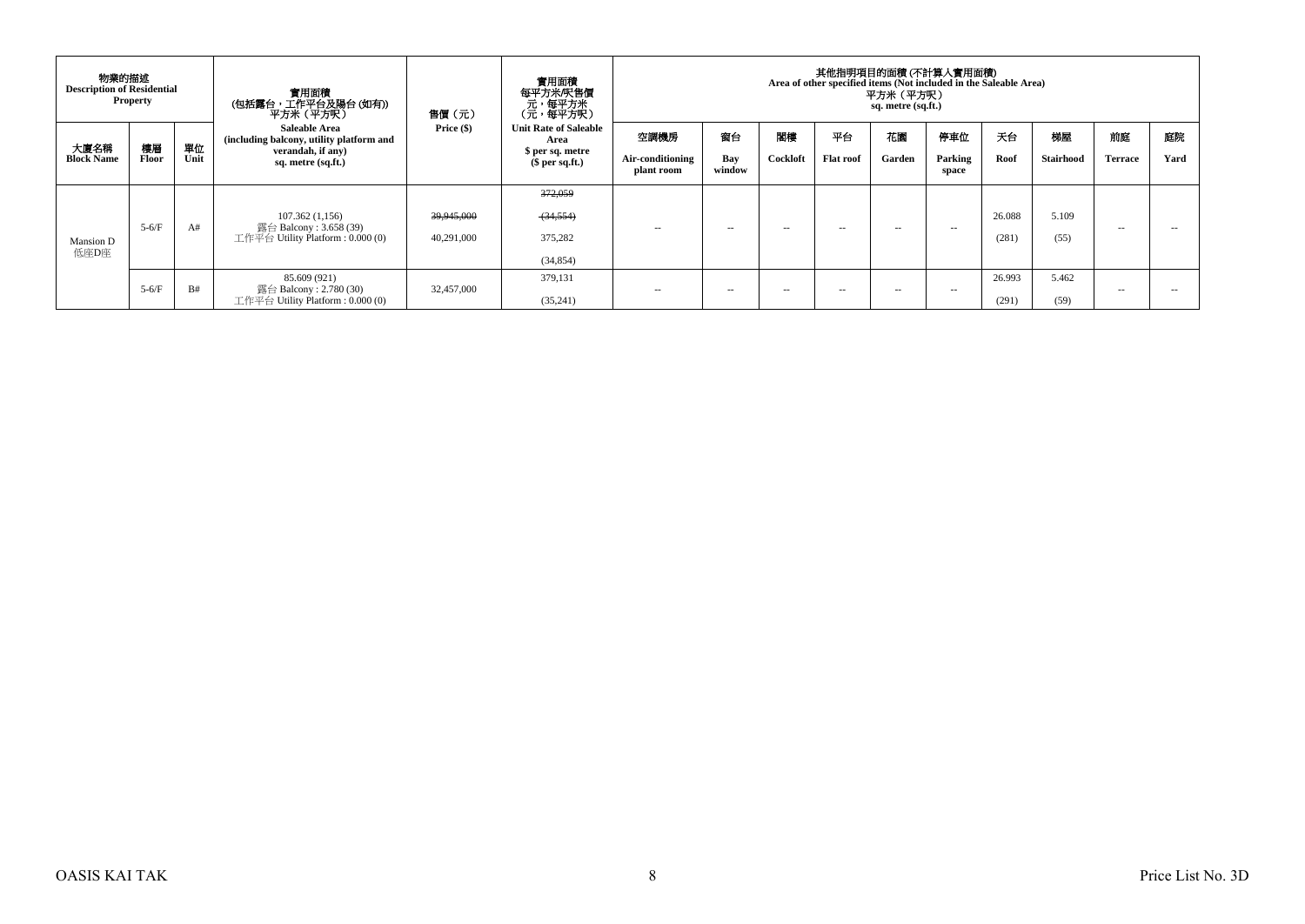### 第三部份:其他資料 **Part 3: Other Information**

- (1) 準買家應參閱發展項目的售樓說明書,以了解該項目的資料。 Prospective purchasers are advised to refer to the sales brochure for the development for information on the development.
- (2) 根據《一手住宅物業銷售條例》第52(1)條及第53(2)及(3)條, According to sections 52(1) and 53(2) and (3) of the Residential Properties (First-hand Sales) Ordinance, –

第52(1)條 / Section 52(1)

在某人就指明住宅物業與擁有人訂立臨時買賣合約時,該人須向擁有人支付售價的5%的臨時訂金。 A preliminary deposit of 5% of the purchase price is payable by a person to the owner on entering into a preliminary agreement for sale and purchase in respect of the specified residential property with the owner.

#### 第53(2)條 / Section 53(2)

如某人於某日期訂立臨時買賣合約,並於該日期後的5 個工作日內,就有關住宅物業簽立買賣合約,則擁有人必須在該日期後的 8 個工作日内,簽立該買賣合約。 If a person executes an agreement for sale and purchase in respect of the residential property within 5 working days after the date on which the person enters into the preliminary agreement for sale and purchase, the owner date.

#### 第53(3)條 / Section 53(3)

如某人於某日期訂立臨時買賣合約時,但沒有於該日期後的5 個工作日內,就有關住宅物業簽立買賣合約,則 – (i) 該臨時合約即告終止;(ii) 有關的臨時訂金即予沒收;及 (iii) 擁有人不得就該人沒有簽立買賣合約而針對該人提出進一步申索。 If a person does not execute an agreement for sale and purchase in respect of the residential property within 5 working days after the date on which the person enters into the preliminary agreement for sale and purchase-(i) the preliminary agreement is terminated;(ii) the preliminary deposit is forfeited; and (iii) the owner does not have any further claim against the person for the failure.

(3) 實用面積及屬該住宅物業其他指明項目的面積是按《一手住宅物業銷售條例》第8條及附表二第2部的計算得出的。

The saleable area and area of other specified items of the residential property are calculated in accordance with section 8 and Part 2 of Schedule 2 to the Residential Properties (First-hand Sales) Ordinance.

(4)(i) 註:在第(4)段中,『售價』指本價單第二部份中所列之住宅物業的售價,而『成交金額』指臨時買賣合約中訂明的住宅物業的實際金額。因應不同支付條款及/或折扣按售價計算得出之價目,皆以進位到最接近的千位數作為成交金額。  $\frac{1}{2}$ payment and/or applicable discounts on the Price will be rounded up to the nearest thousand to determine the transaction price.

買方於簽署臨時買賣合約時須繳付相等於成交金額 5%之金額作為臨時訂金,其中港幣\$100,000 之部分臨時訂金必須以銀行本票支付,臨時訂金的餘額可以支票支付,本票及支票抬頭請寫「貝克.麥堅時律師事務所」。 Upon signing of the Preliminary Agreement for Sale and Purchase, the Purchaser shall pay the Preliminary Deposit which is equivalent to 5% of the transaction price. HK\$100,000 being part of the Preliminary Deposit must be paid by cheque(s). The cashier order(s) and cheque(s) should be made payable to "BAKER & MCKENZIE".

#### 支付條款 **Terms of Payment**

- **(A) 120** 天現金優惠付款計劃 **120-day Cash Payment Plan (**照售價減**3%) (3% discount from the Price)**
- 。<br>(1) 買方須於簽署臨時買賣合約(「臨時合約」)時繳付相等於成交金額5%作為臨時訂金。買方須於签署臨時合約後5個工作日內签署正式買賣合約(「正式合約」)。 The Purchaser(s) shall pay the preliminary deposit equivalent to 5% of the transaction price upon signing of the preliminary Agreement for Sale and Purchase ("PASP"). The formal Agreement for Sale & Purchase ("ASP") shall signing of the PASE
- (2) 成交金額 95%即成交金額之餘款於買方簽署臨時合約後 120 天內由買方繳付或於完成交易時付清,以較早者為準。 95% of the transaction price being balance of the transaction price shall be paid by the Purchaser(s) within 120 days after signing of the PASP or upon completion, whichever is the earlier.
- **(A1)** (並無此編號之支付條款)  **( No Terms of Payment of such numbering**)
- **(B)** (並無此編號之支付條款)  **( No Terms of Payment of such numbering**)

### **(B1)** (並無此編號之支付條款)

 **( No Terms of Payment of such numbering**)

#### **(C)** 建築期付款計劃 **Stage Payment Plan (**照售價減**2%) (2% discount from the Price)**

- (1) 買方須於簽署臨時買賣合約(「臨時合約」)時繳付相等於成交金額5%作為臨時訂金。買方須於簽署臨時合約後5個工作日內簽署正式買賣合約(「正式合約」)。 The Purchaser(s) shall pay the preliminary deposit equivalent to 5% of the transaction price upon signing of the preliminary Agreement for Sale and Purchase ("PASP"). The formal Agreement for Sale & Purchase ("ASP") shall signing of the PASP.
- (2) 買方簽署臨時合約後 120 天內再付成交金額 5%。
- 5% of the transaction price shall be paid by the Purchaser(s) within 120 days after signing of the PASP.

(3) 成交金額 90%即成交金額之餘款於賣方向買方發出書面通知書可將有關物業之業權有效地轉讓予買方的日期起 14 天內付清。

90% of the transaction price being balance of the transaction price shall be paid by the Purchaser(s) within 14 days of the date of written notification to the Purchaser(s) that the Vendor is in a position validly to assig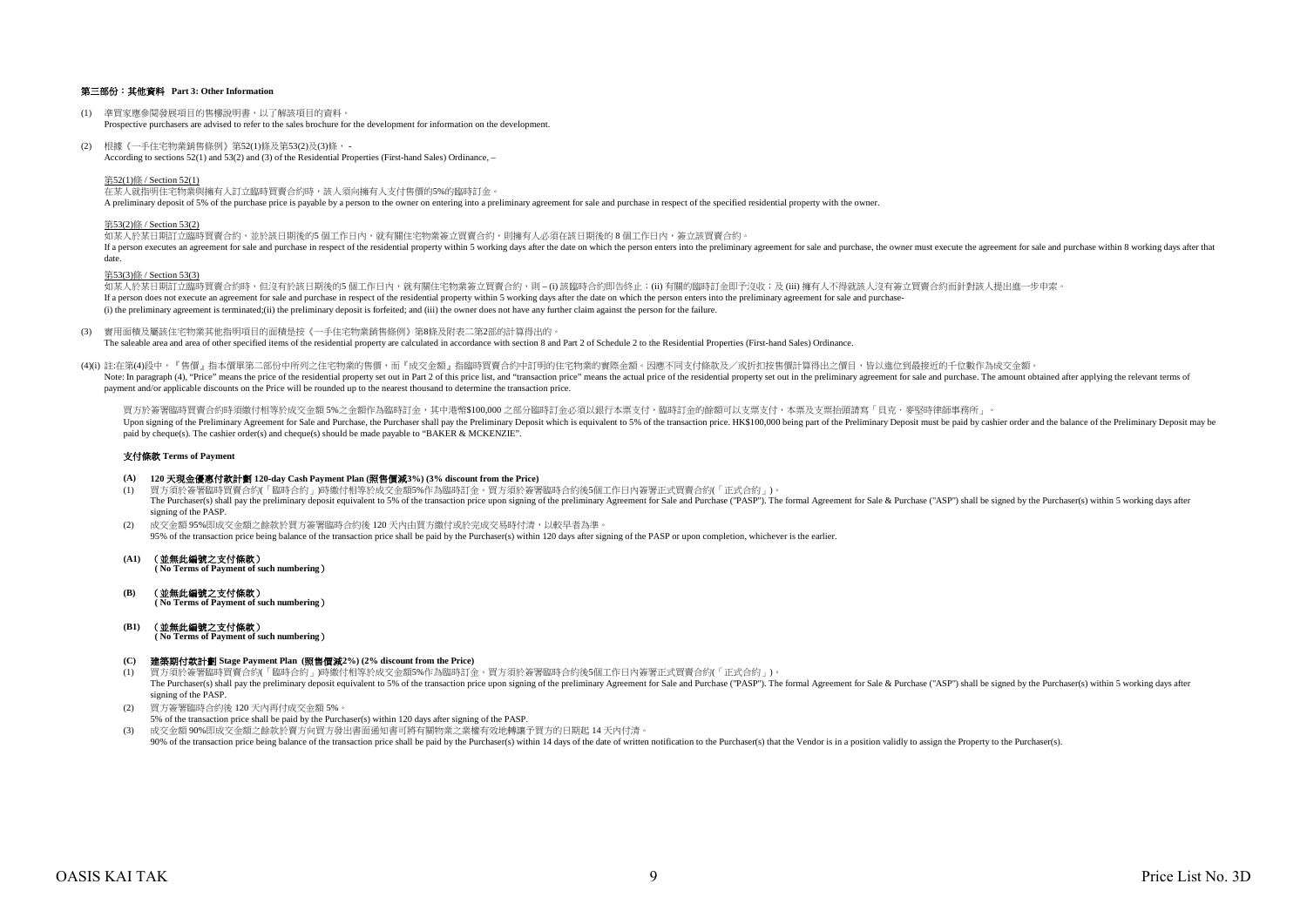#### **(ii)** 售價獲得折扣的基礎 **The basis on which any discount on the Price is made available**

 $(a) \quad \equiv 4(i)$  $S_{\alpha\alpha} A(i)$ .

#### (b) 「**Club Wheelock**」會員優惠 **Privilege for** 「**Club Wheelock**」**member**

A 1% discount from the Price would be offered to the Purchaser who is a Club Wheelock member on the date of signing of the preliminary agreement for sale and purchase. At least one individual Purchaser (if the Purchaser is Purchaser is a corporation) should be a Club Wheelock member on the date of signing the preliminary agreement for sale and purchase in order to enjoy the discount offer. 在簽署臨時買賣合約當日,買方如屬「Club Wheelock」會員,可獲1%售價折扣優惠。最少一位個人買方(如買方是以個人名義)或最少一位買方之董事(如買方是以公司名義) 須為「Club Wheelock」會員,方可享此折扣優惠

#### (c) 「**Wheelock Living**」 臉書頁面讚好優惠 **"Wheelock Living" Facebook Page Likers' Discount**

凡於簽署臨時買賣合約前讚好"Wheelock Living" 臉書頁面的買家,可獲0.5%售價折扣優惠。  $\lambda$  0.5% discount from the Price would be offered to a Purchaser who has liked the "Wheelock Living" Facebook Page before signing the Preliminary Agreement for Sale and Purchase.

#### (d) 印花稅優惠 **Stamp Duty Discount**

買方購買本價單中所列之住宅物業可獲8.5%售價折扣優惠。 A 8.5% discount from the Price would be offered to the Purchaser of a residential property listed in this price list.

#### (e) 港珠澳大橋通車優惠 **Hong Kong–Zhuhai–Macau Bridge Opening Discount**

凡於2018年12月31日(包括當日)或之前簽署臨時買賣合約購買本價單中所列之住宅物業的買家,可獲0.5%售價折扣優惠。  $\overline{AB}$  A 0.5% discount from the Price would be offered to a Purchaser who signs the Preliminary Agreement for Sale and Purchase on or before 31 December, 2018 to purchase a residential property listed in this price list

#### (f) 「**Club Wheelock**」感恩月優惠「**Club Wheelock**」**Thankful Month Discount**

#### (只適用於**2018**年**12**月**31**日當日或之前簽署臨時買賣合約之買賣)**(Only applicable to a transaction the Preliminary Agreement for Sale and Purchase of which is signed on or before 31 December 2018)**

在簽署臨時買賣合約當日,買方如屬「Club Wheelock」會員,可獲1%售價折扣優惠。於簽署臨時買賣合約當日,最少一位個人買方(如買方是以個人名義)或最少一位買方之董事(如買方是以公司名義) 須為「Club Wheelock」會員,方可享此折扣優惠。

A 1% discount on the price would be offered to the Purchaser who is a Club Wheelock member on the date of signing of the preliminary agreement for sale and purchase. At least one individual Purchaser (if the Purchaser is a Purchaser is a corporation) should be a Club Wheelock member on the date of signing the preliminary agreement for sale and purchase in order to enjoy the discount.

#### (g) 會德豐有限公司員工置業優惠 **Wheelock and Company Limited Home Purchasing Discount**

如買方 (或構成買方之任何人士)屬任何「會德豐合資格人士」,並且沒有委任地產代理就購入住宅物業代其行事,可獲 2.75% 售價折扣優惠 If the Purchaser (or any person comprising the Purchaser) is a "Qualified Person of Wheelock Group", provided that the Purchaser did not appoint any estate agent to act for him in the purchase of the residential property(i

「會德豐合資格人士」指任何下列公司或其在香港註冊成立之附屬公司之任何董事、員工及其近親(任何個人的配偶、父母、祖父、祖母、外祖父、外祖母、子女、孫、孫女、外孫、外孫女或兄弟姊妹為該個人之「近親」,惟須提供令賣方滿意的有關證明文件以茲證 明有關關係,且賣方對是否存在近親關係保留最終決定權):

"Oualified Person of Wheelock Group" means any director or employee (and his/her close family member (a spouse, parent, grant parent, child, grand child or sibling of a person is a "close family member" of that person Prov the Vendor must be provided to prove the relationship concerned and that the Vendor reserves the final right to decide whether or not such relationship exists)) of any of the following companies or any of its subsidiaries

- 1. 會德豐有限公司 Wheelock and Company Limited 或 or;
- 2. 會德豐地產有限公司 Wheelock Properties Limited 或 or;
- 3. 會德豐地產(香港)有限公司 Wheelock Properties (HK) Limited 或 or;
- 4. 九龍倉集團有限公司 The Wharf (Holdings) Limited 或 or;
- 5. 九龍倉置業地產投資有限公司Wharf Real Estate Investment Company Limited 或 or;
- 6. 夏利文物業管理有限公司 Harriman Property Management Limited 或 or;
- 7. 海港企業有限公司 Harbour Centre Development Limited 或 or;
- 8. 現代貨箱碼頭有限公司 Modern Terminals Limited.

買方在簽署有關的臨時買賣合約前須即場提供令賣方滿意的證據証明其為會德豐合集團合資格人士,賣方就相關買方是否會德豐合集團合資格人士有最終決定權,而賣方之決定為最終及對買方具有約束力。

The Purchaser shall before signing of the relevant preliminary agreement for sale and purchase on the spot provide evidence for proof of being a Qualified Person of Wheelock Group to the satisfaction of the Vendor and in t Vendor's decision shall be final and binding on the Purchaser.